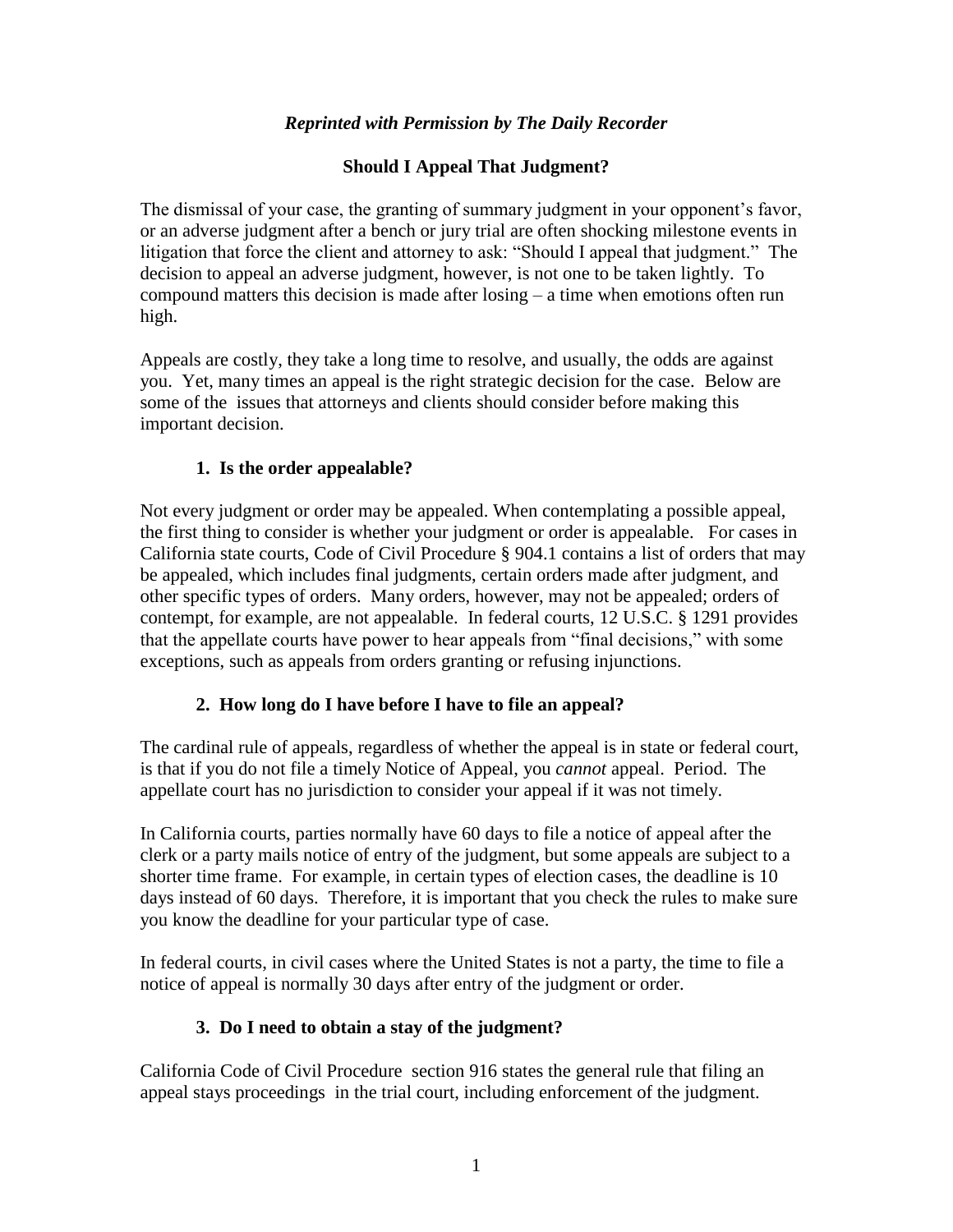There are so many exceptions to this rule, however, that an automatic stay is uncommon. Money judgments, for example, are *not* automatically stayed on appeal. That means that if the other party has obtained a money judgment against you, he or she may take steps to *enforce* that judgment against you, even if you have appealed the judgment. You can obtain a stay of the judgment usually by posting a bond or other form of security. The trial courts also have discretion to order stays in many cases.

## **4. What are my chances of winning on appeal?**

Most appeals are not successful. For example, the California courts of appeal will reverse the judgment in civil appeals only about 20 percent of the time. An appellant in a civil case therefore has a one-in-five chance of winning, in general.

Appeals are not a second bite at the apple. This is not your opportunity to re-litigate the case. The issues on appeal are normally limited to the issues that were raised in the trial court; you cannot point to any new evidence; and the appellate courts will analyze the legal issues from a different standpoint, often giving deference to the trial judge's rulings or the jury's findings. Therefore, it is always a good idea to have an attorney review the record and evaluate the issues on appeal, as early as possible, to determine your chances of prevailing on appeal.

# **5. What will it cost and how long will it take?**

Appeals are expensive. The court costs alone can be staggering. For example, let's say you are appealing a California judgment after a ten-day trial. It will cost you \$655 to file the notice of appeal. If you choose to make the trial transcripts part of the record on appeal—and in most cases, you will need to do so—you will have to deposit another \$6,500 for the court reporter to prepare the transcripts and file them with the court of appeal, since the rules require a deposit of \$650 for transcripts of each full day of trial. So, before you have spent a penny of attorney's fees on the appeal, you have already spent over \$7,000 in costs.

The attorney's fees can also be significant. Preparing an appellate brief requires a significant amount of work, including reviewing the trial transcripts in detail; reviewing all of the pleadings and evidence; conducting in-depth legal research; and drafting a compelling, persuasive brief. And for appellants, there are two briefs to file: an opening brief and a reply to the other side's brief. If the court hears oral argument, that is another added expense as well.

Appeals can also take a long time to resolve. The latest statistics from the Judicial Council 2007 Court Statistics Report show that the median time for a civil appeal in the California appellate courts takes 431 days, from the filing of the notice of appeal to the filing of an opinion.

# **6. If I win the appeal, what happens?**